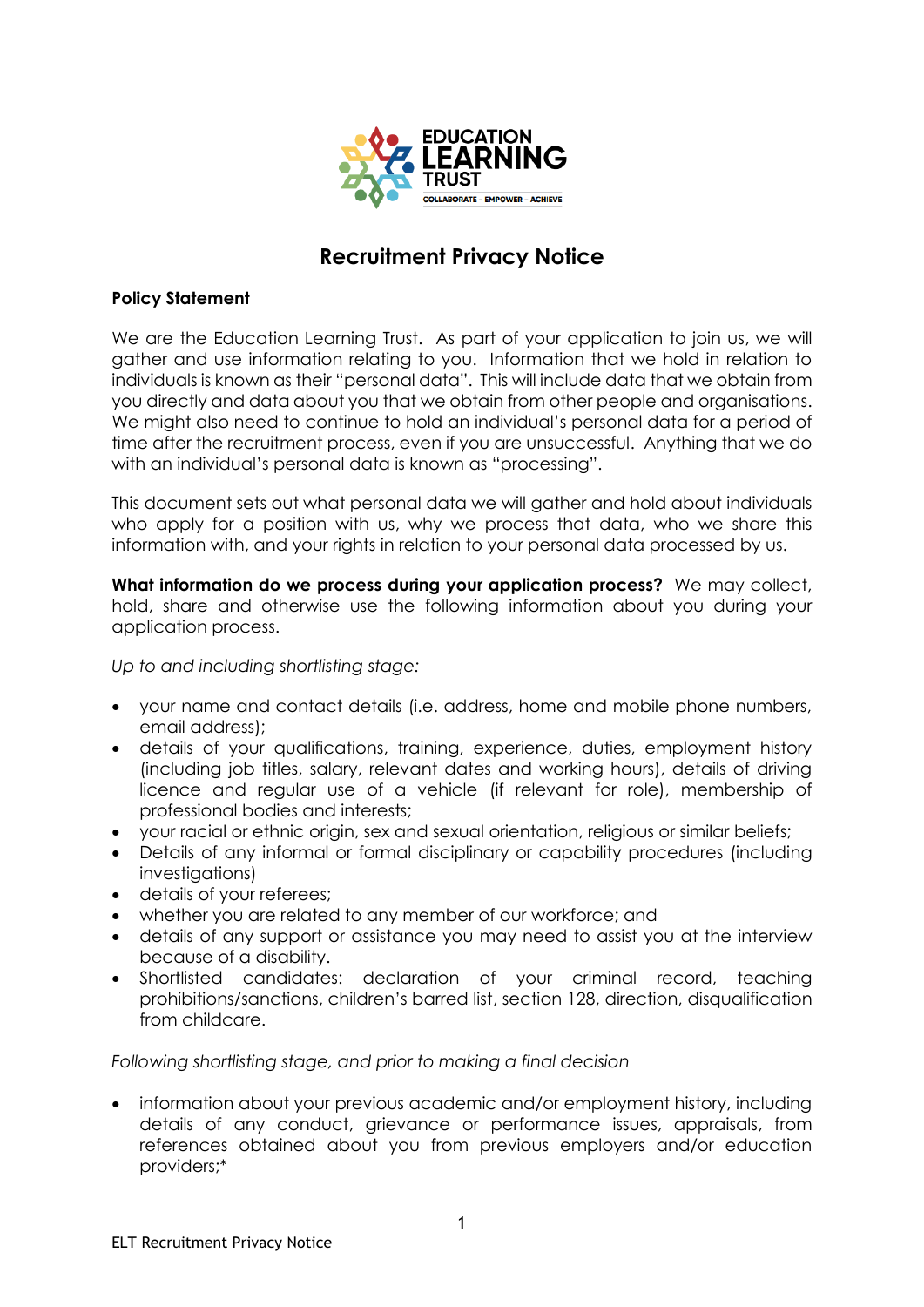- confirmation of your academic and professional qualifications (including seeing a copy of certificates);\*
- information via the DBS process, regarding your criminal record, in criminal records certificates (CRCs) and enhanced criminal records certificates (ECRCs), whether you are barred from working in regulated activity;\*
- your nationality and immigration status and information from related documents, such as your passport or other identification and immigration information;\*
- medical check to indicate fitness to work; which is organised via our payroll provider.
- a copy of your passport (or other appropriate documentation to prove your right to work in the UK, as listed on the Home Office list);\*
- if you are a teacher, we will check the Teaching Regulation Agency (TRA) about your teacher status, whether you are subject to a prohibition from teaching order and any other relevant checks;
- If you are applying for a management position, a Section 128 direction check will be carried out. \*

You are required (by law or in order to enter into your contract of employment) to provide the categories of information marked (\*) above to us to enable us to verify your right to work and suitability for the position. Without providing us with this information, or if the information is not satisfactory, then we will not be able to proceed with any offer of employment.

If you are employed by us, the information we collect will be included on our Single Central Record. In this scenario, a further privacy notice in relation to data we collect, process, hold and share about you during your time with us, will be issued to you.

**Where do we get information from about during your application process?**  Depending on the position that you have applied for, we may collect this information from you, your referees (details of whom you will have provided), your education provider, any relevant professional body, the Disclosure and Barring Service (DBS), TRA and the Home Office, during the recruitment process.

**Why do we use this information?** We will process your personal data during your application process for the purpose of complying with legal obligations, carrying out tasks, which are in the public interest, and taking steps with a view to entering into an employment contract with you. This includes:

- to assess your suitability for the role you are applying for;
- to take steps to enter into a contract with you;
- to check that you are eligible to work in the United Kingdom or that you are not prohibited from teaching; and
- so that we are able to monitor applications for posts in the Education Learning Trust to ensure that we are fulfilling our obligations under the public sector equality duty under the Equality Act 2010.

**How long will we hold information in relation to your application?** We will hold information relating to your application only for as long as necessary. If you are successful then how long we need to hold on to any information will depend on type of information. For further detail, please see our Records Management Policy.